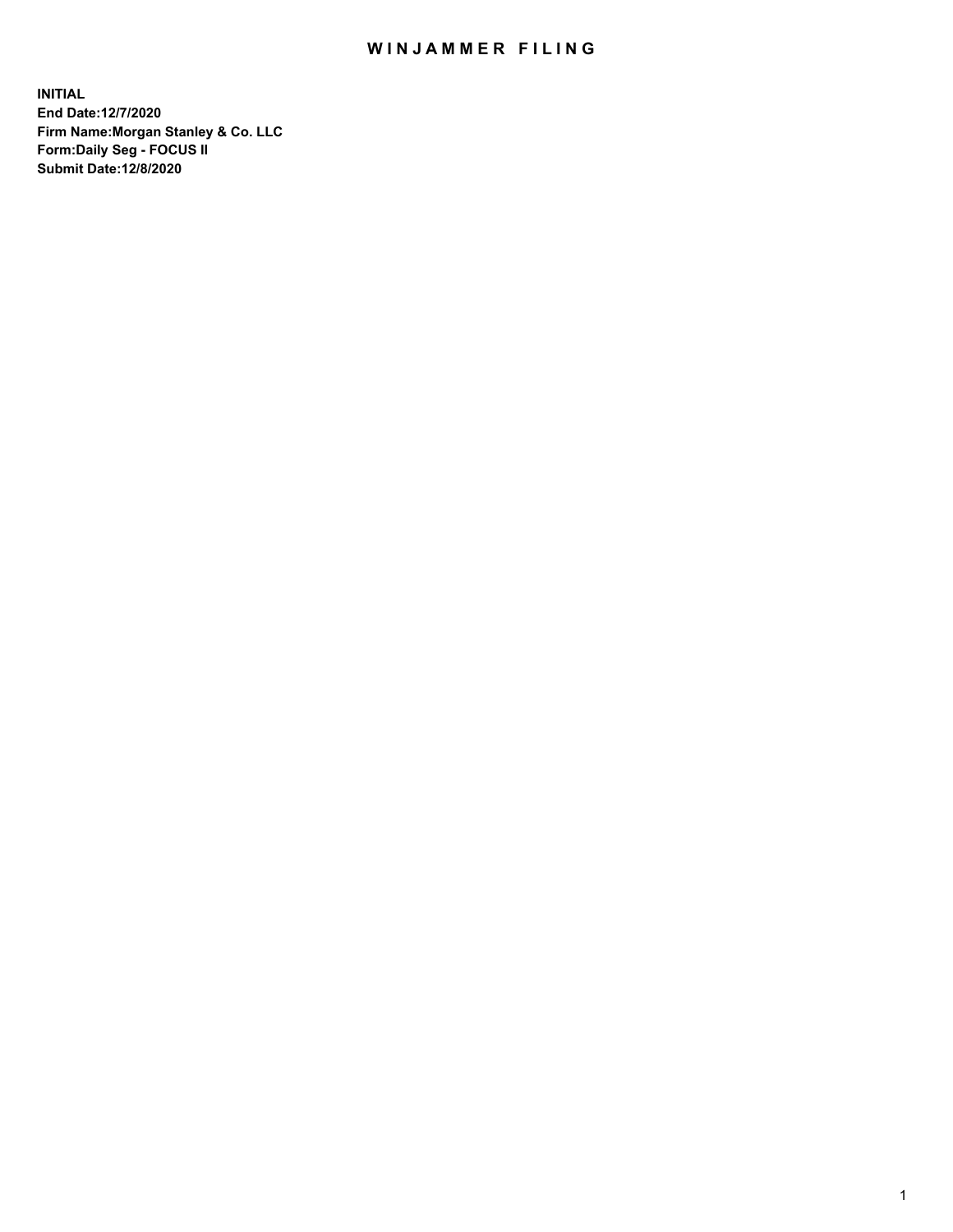**INITIAL End Date:12/7/2020 Firm Name:Morgan Stanley & Co. LLC Form:Daily Seg - FOCUS II Submit Date:12/8/2020 Daily Segregation - Cover Page**

| Name of Company                                                                                                                                                                                                                                                                                                                | Morgan Stanley & Co. LLC                               |
|--------------------------------------------------------------------------------------------------------------------------------------------------------------------------------------------------------------------------------------------------------------------------------------------------------------------------------|--------------------------------------------------------|
| <b>Contact Name</b>                                                                                                                                                                                                                                                                                                            | <b>Ikram Shah</b>                                      |
| <b>Contact Phone Number</b>                                                                                                                                                                                                                                                                                                    | 212-276-0963                                           |
| <b>Contact Email Address</b>                                                                                                                                                                                                                                                                                                   | Ikram.shah@morganstanley.com                           |
| FCM's Customer Segregated Funds Residual Interest Target (choose one):<br>a. Minimum dollar amount: ; or<br>b. Minimum percentage of customer segregated funds required:% ; or<br>c. Dollar amount range between: and; or<br>d. Percentage range of customer segregated funds required between:% and%.                         | 235,000,000<br><u>0</u><br><u>00</u><br>0 <sub>0</sub> |
| FCM's Customer Secured Amount Funds Residual Interest Target (choose one):<br>a. Minimum dollar amount: ; or<br>b. Minimum percentage of customer secured funds required:% ; or<br>c. Dollar amount range between: and; or<br>d. Percentage range of customer secured funds required between:% and%.                           | 140,000,000<br><u>0</u><br><u>00</u><br>0 <sub>0</sub> |
| FCM's Cleared Swaps Customer Collateral Residual Interest Target (choose one):<br>a. Minimum dollar amount: ; or<br>b. Minimum percentage of cleared swaps customer collateral required:% ; or<br>c. Dollar amount range between: and; or<br>d. Percentage range of cleared swaps customer collateral required between:% and%. | 92,000,000<br><u>0</u><br><u>00</u><br>00              |

Attach supporting documents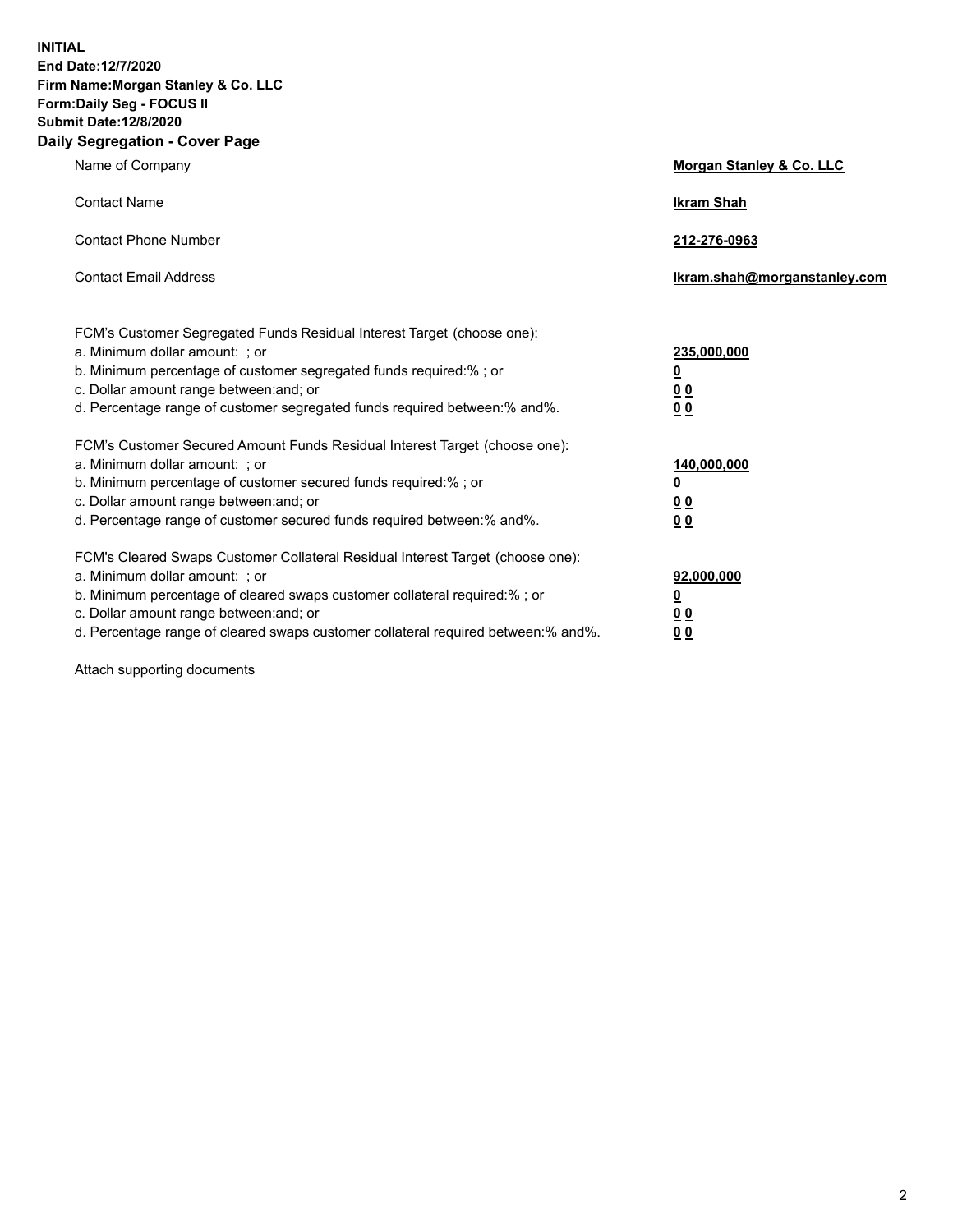## **INITIAL End Date:12/7/2020 Firm Name:Morgan Stanley & Co. LLC Form:Daily Seg - FOCUS II Submit Date:12/8/2020 Daily Segregation - Secured Amounts** Foreign Futures and Foreign Options Secured Amounts Amount required to be set aside pursuant to law, rule or regulation of a foreign government or a rule of a self-regulatory organization authorized thereunder 1. Net ledger balance - Foreign Futures and Foreign Option Trading - All Customers A. Cash **3,763,265,127** [7315] B. Securities (at market) **2,643,626,421** [7317] 2. Net unrealized profit (loss) in open futures contracts traded on a foreign board of trade **1,218,727,775** [7325] 3. Exchange traded options a. Market value of open option contracts purchased on a foreign board of trade **18,105,879** [7335] b. Market value of open contracts granted (sold) on a foreign board of trade **-17,763,814** [7337] 4. Net equity (deficit) (add lines 1. 2. and 3.) **7,625,961,388** [7345] 5. Account liquidating to a deficit and account with a debit balances - gross amount **83,296,660** [7351] Less: amount offset by customer owned securities **-61,006,079** [7352] **22,290,581** 6. Amount required to be set aside as the secured amount - Net Liquidating Equity Method (add lines 4 and 5) 7. Greater of amount required to be set aside pursuant to foreign jurisdiction (above) or line 6. FUNDS DEPOSITED IN SEPARATE REGULATION 30.7 ACCOUNTS 1. Cash in banks A. Banks located in the United States **542,534,775** [7500] B. Other banks qualified under Regulation 30.7 **808,799,060** [7520] **1,351,333,835** 2. Securities A. In safekeeping with banks located in the United States **461,929,405** [7540] B. In safekeeping with other banks qualified under Regulation 30.7 **25,571,334** [7560] **487,500,739** 3. Equities with registered futures commission merchants A. Cash **21,937,660** [7580] B. Securities **0** [7590] C. Unrealized gain (loss) on open futures contracts **643,857** [7600] D. Value of long option contracts **0** [7610] E. Value of short option contracts **0** [7615] **22,581,517** [7620] 4. Amounts held by clearing organizations of foreign boards of trade A. Cash **0** [7640] B. Securities **0** [7650] C. Amount due to (from) clearing organization - daily variation **0** [7660] D. Value of long option contracts **0** [7670]

- E. Value of short option contracts **0** [7675] **0** [7680]
- 5. Amounts held by members of foreign boards of trade
	-
	-
	- C. Unrealized gain (loss) on open futures contracts **1,218,083,917** [7720]
	- D. Value of long option contracts **18,105,879** [7730]
	- E. Value of short option contracts **-17,763,814** [7735] **6,062,290,427**
- 6. Amounts with other depositories designated by a foreign board of trade **0** [7760]
- 7. Segregated funds on hand **0** [7765]
- 8. Total funds in separate section 30.7 accounts **7,923,706,518** [7770]
- 9. Excess (deficiency) Set Aside for Secured Amount (subtract line 7 Secured Statement Page 1 from Line 8)
- 10. Management Target Amount for Excess funds in separate section 30.7 accounts **140,000,000** [7780]
- 11. Excess (deficiency) funds in separate 30.7 accounts over (under) Management Target **135,454,549** [7785]

**0** [7305]

[7354] **7,648,251,969** [7355]

**7,648,251,969** [7360]

[7530]

[7570]

 A. Cash **2,687,738,763** [7700] B. Securities **2,156,125,682** [7710] [7740] **275,454,549** [7380]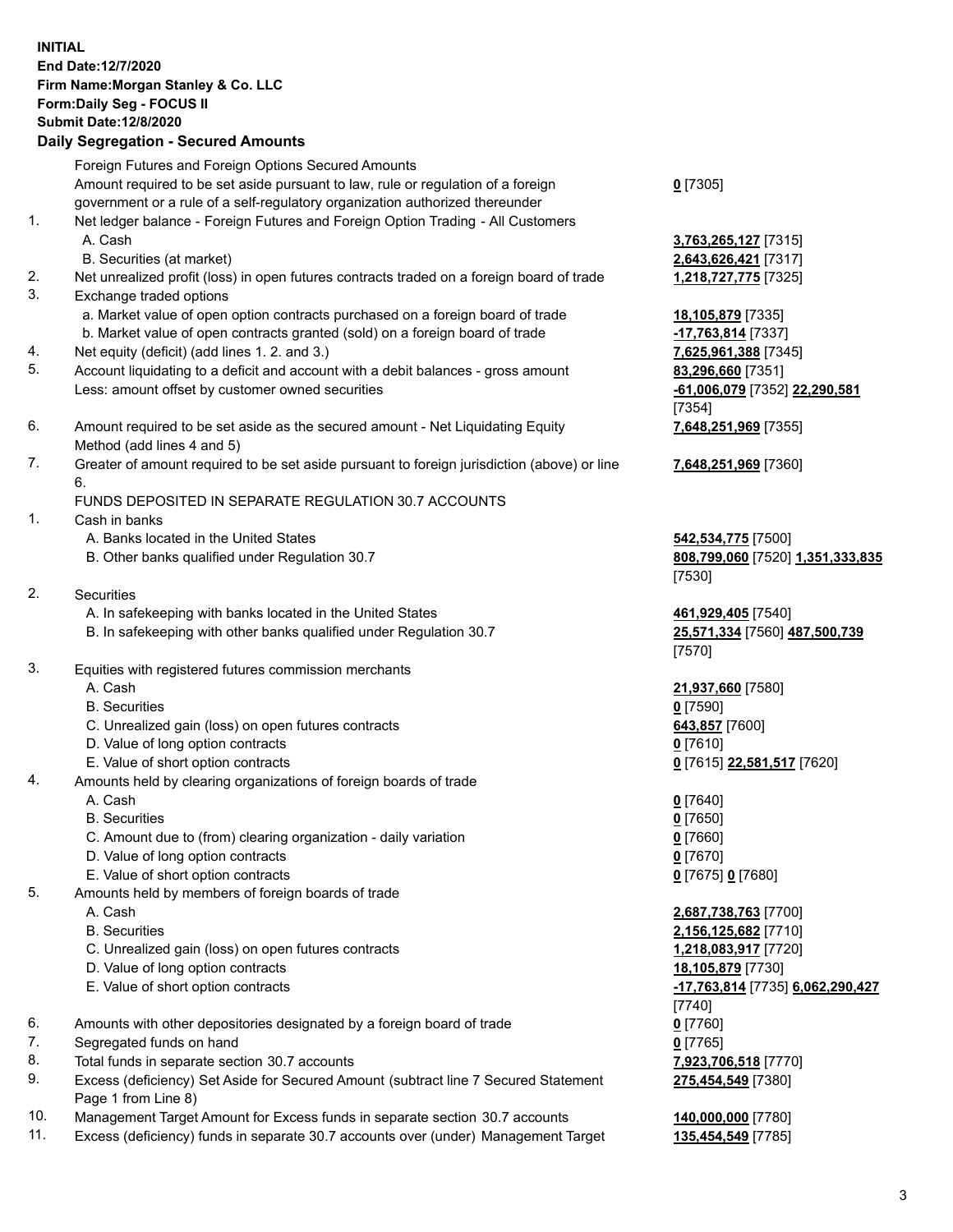**INITIAL End Date:12/7/2020 Firm Name:Morgan Stanley & Co. LLC Form:Daily Seg - FOCUS II Submit Date:12/8/2020 Daily Segregation - Segregation Statement** SEGREGATION REQUIREMENTS(Section 4d(2) of the CEAct) 1. Net ledger balance A. Cash **15,171,313,233** [7010] B. Securities (at market) **8,299,087,609** [7020] 2. Net unrealized profit (loss) in open futures contracts traded on a contract market **2,623,299,380** [7030] 3. Exchange traded options A. Add market value of open option contracts purchased on a contract market **522,312,420** [7032] B. Deduct market value of open option contracts granted (sold) on a contract market **-432,987,111** [7033] 4. Net equity (deficit) (add lines 1, 2 and 3) **26,183,025,531** [7040] 5. Accounts liquidating to a deficit and accounts with debit balances - gross amount **223,239,659** [7045] Less: amount offset by customer securities **-220,611,127** [7047] **2,628,532** [7050] 6. Amount required to be segregated (add lines 4 and 5) **26,185,654,063** [7060] FUNDS IN SEGREGATED ACCOUNTS 7. Deposited in segregated funds bank accounts A. Cash **4,138,282,294** [7070] B. Securities representing investments of customers' funds (at market) **0** [7080] C. Securities held for particular customers or option customers in lieu of cash (at market) **1,450,738,488** [7090] 8. Margins on deposit with derivatives clearing organizations of contract markets A. Cash **14,091,265,913** [7100] B. Securities representing investments of customers' funds (at market) **0** [7110] C. Securities held for particular customers or option customers in lieu of cash (at market) **6,848,349,121** [7120] 9. Net settlement from (to) derivatives clearing organizations of contract markets **-40,988,200** [7130] 10. Exchange traded options A. Value of open long option contracts **522,312,420** [7132] B. Value of open short option contracts **-432,987,111** [7133] 11. Net equities with other FCMs A. Net liquidating equity **8,765,630** [7140] B. Securities representing investments of customers' funds (at market) **0** [7160] C. Securities held for particular customers or option customers in lieu of cash (at market) **0** [7170] 12. Segregated funds on hand **0** [7150] 13. Total amount in segregation (add lines 7 through 12) **26,585,738,555** [7180] 14. Excess (deficiency) funds in segregation (subtract line 6 from line 13) **400,084,492** [7190] 15. Management Target Amount for Excess funds in segregation **235,000,000** [7194]

16. Excess (deficiency) funds in segregation over (under) Management Target Amount Excess

**165,084,492** [7198]